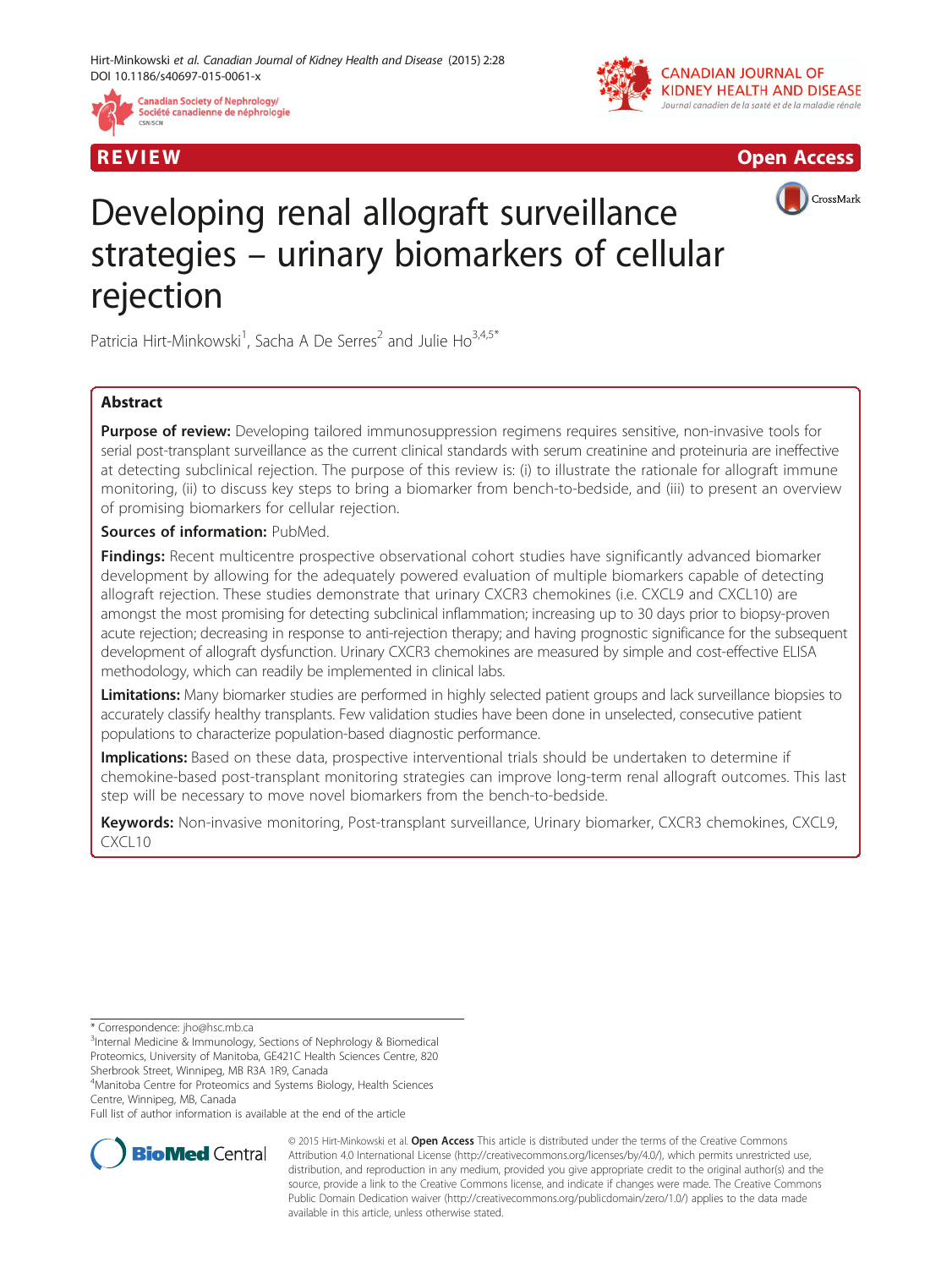## Abrégé

Objet de l'étude: L'élaboration sur mesure d'un schéma posologique d'immunosuppression requiert des outils adaptés et non invasifs de contrôle systématique à la suite de la greffe, étant donné l'inefficacité des normes cliniques actuelles en ce qui a trait à la créatininémie et à la protéinurie dans la détection des rejets subcliniques. L'objet de cette étude sont les suivants: (i) illustrer la raison d'être d'un contrôle de la réponse immunitaire à la greffe allogénique, (ii) déterminer les étapes clés visant à transposer un biomarqueur du laboratoire au chevet du patient, et (iii) présenter un aperçu des biomarqueurs prometteurs dans le rejet cellulaire.

## Sources d'informations: PubMed

Conclusion: Les études prospectives, multicentriques et comparatives récentes ont fait considérablement progresser l'élaboration de biomarqueurs en permettant l'évaluation adéquate de nombre d'entre eux, capables de détecter le rejet de greffe allogénique. Ces études démontrent que les chimiokines urinaires CXCR3 (c.-à-d. CXCL9 et CXCL10) sont parmi les biomarqueurs les plus prometteurs dans la détection d'inflammation subclinique : elles augmentent jusqu'à 30 jours précédant un rejet aigu prouvé par biopsie, leur nombre diminue en réponse à la thérapie antirejet et elles ont des qualités pronostiques importantes dans l'apparition subséquente de dysfonctions. Les chimiokines urinaires CXCR3 se mesurent grâce à la méthodologie ELISA, simple et efficiente, et dont la mise en œuvre peut se faire sans tarder dans les laboratoires cliniques.

Limites de l'étude: Plusieurs études sur les biomarqueurs ont pour sujets des groupes de patients soigneusement choisis, et sont exemptes de biopsies de surveillance qui permettraient de classifier avec justesse les greffes saines. Peu d'études de validation ont été effectuées sur des échantillons de patients non sélectionnés et consécutifs dans le but de représenter la classification du rendement au sein de la population.

Répercussions: À la lumière de ces données, il importerait d'entreprendre des essais prospectifs d'intervention afin de déterminer si les stratégies de contrôle suivant la greffe et basées sur les chimiokines sont susceptibles d'améliorer les résultats de la greffe rénale allogénique à long terme. Cette dernière étape sera nécessaire afin de transposer les nouveaux biomarqueurs du laboratoire au chevet du patient.

#### What was known before:

Routine post-transplant surveillance with serum creatinine and proteinuria are not sensitive enough to detect subclinical rejection, which can impact long-term renal allograft outcomes. Urinary biomarkers may provide a sensitive, non-invasive means for serial monitoring of renal allografts.

## What this adds:

This review provides an overview of the rationale and requirements for biomarker development, which are broadly applicable, and discusses the current state of the literature for urinary biomarkers of cellular rejection, and the future of biomarker research.

## Introduction

Transplantation is the therapy of choice for many patients with end organ failure. One of the major challenges of transplantation is the optimization of immunosuppressive therapy to balance the risk of rejection from underimmunosuppression against the risk of infection and malignancy resulting from over-immunosuppression [[1, 2](#page-6-0)]. The ideal regimen would provide the minimum immunosuppression for each individual patient that is required to prevent subclinical and clinical rejection while limiting infections that have a negative impact on graft survival (e.g.

polyoma virus). Developing tailored immunosuppression regimens requires sensitive, non-invasive tools for serial monitoring following drug minimization/withdrawal protocols to detect subclinical inflammation prior to injury, and also to follow the response to anti-rejection treatment. Indeed, novel post-transplant monitoring tools may help develop personalized medical care to improve graft survival. The purpose of this review is to provide the rationale for immune monitoring of renal allografts and to discuss key steps to bring a biomarker from bench-to-bedside. Finally, we will provide an overview of promising biomarkers for cellular rejection that have demonstrated potential to be translated into clinical practice.

#### Why are non-invasive monitoring tools needed?

It has previously been common to state that although short-term renal allograft survival has improved as a result of improved immunosuppression and decreased rates of acute rejection, long-term graft survival has not changed [[3](#page-6-0), [4](#page-6-0)]. However recent reports suggest light at the end of the tunnel. Long-term renal allograft histology [[5\]](#page-6-0) and graft survival [[6](#page-7-0), [7](#page-7-0)] have improved for the recipients of both living and deceased donor kidneys. These gains are encouraging and demonstrate the potential for improving clinical outcomes; nevertheless graft loss remains a clinically evident problem. Indeed,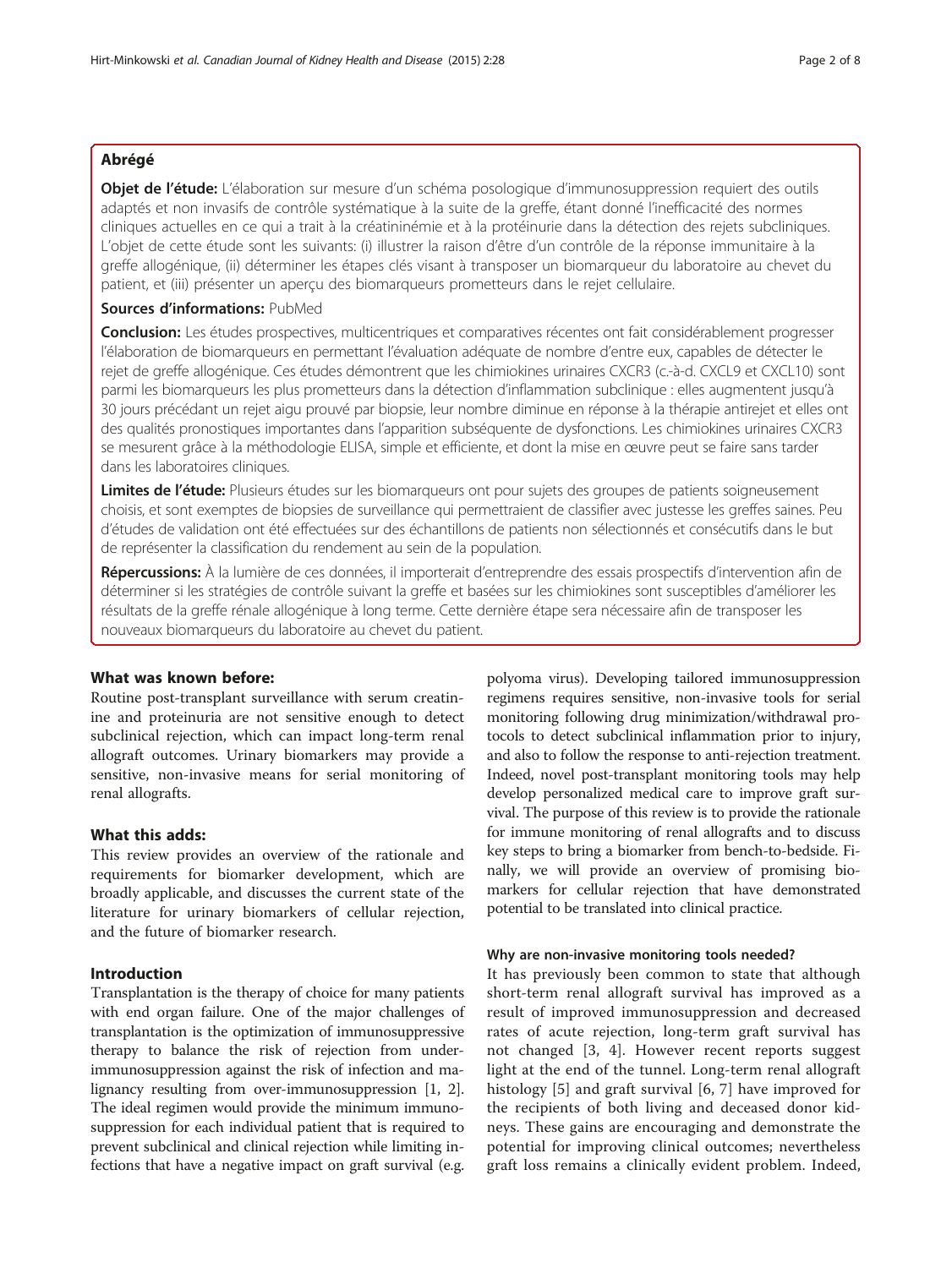the return to dialysis following graft loss is associated with a three-fold increased risk of death, immunological sensitization that may impede re-transplantation, a lower quality of life, and increased costs [[8, 9\]](#page-7-0). United States Renal Data System (USRDS) studies demonstrate that adjusted patient survival after graft loss is less than 40 % at ten years compared to greater than 75 % ten-year survival with a functioning renal transplant [\[9](#page-7-0)]. Similarly, Canadian Organ Replacement Registry (CORR) data also demonstrates that graft loss is an independent predictor of mortality, with a three-fold increased risk of death compared to patients who maintain graft function [\[8](#page-7-0)].

Several groups have evaluated the causes and histopathologic lesions associated with late graft failure and consistently found that the underlying causes of graft loss are largely identifiable, primarily immunemediated, and therefore potentially amenable to intervention [\[10](#page-7-0)–[13](#page-7-0)]. In a cohort of 315 consecutive patients, late graft loss was commonly associated with chronic antibody-mediated rejection (AMR) (55 %); recurrent/de novo autoimmune glomerular disease (18 %); interstitial fibrosis and tubular atrophy (IFTA) alone (9 %); IFTA associated with polyoma virus nephropathy (5 %) or acute cellular rejection (14 %) [[10](#page-7-0)]. As alloimmune-mediated injury remains the most common mechanism leading to graft failure it appears that under-immunosuppression remains a dominant long-term problem.

Surveillance biopsies between 4 to 12 months posttransplant in stable functioning grafts have shown that subclinical cellular rejection is a major acute rejection phenotype within the first year post-transplant and also an early predictor of subsequent graft failure [[14](#page-7-0)–[20](#page-7-0)]. The pathogenic potential of early (i.e. between 0-6 months) subclinical cellular rejection is supported by the fact that treatment of subclinical rejection in patients on cyclosporine-based therapy in two randomized, controlled trials leads to diminished histological injury and improved functional outcomes [\[21](#page-7-0), [22](#page-7-0)]. Furthermore, effective treatment of subclinical cellular rejection in patients on modern immunosuppression resulted in similar long-term graft survival as patients without rejection [[19\]](#page-7-0). Importantly, subclinical and clinical cellular rejection has been linked with the subsequent development of de novo donor specific antibody (DSA), with its associated risk of chronic AMR and graft loss [[10, 19\]](#page-7-0). Taken together, these data suggest that subclinical cellular rejection is clinically significant and that effective therapy is available that can improve long-term renal allograft outcomes. Therefore, a key goal of post-transplant monitoring should be the early detection of alloimmune inflammation causing graft injury.

#### Why is biomarker research important?

Currently, we do not have a useful marker for subclinical rejection apart from surveillance biopsies. Thus, current strategies for monitoring the allograft remain limited, as serum creatinine cannot detect subclinical inflammatory processes. While surveillance biopsies remain the gold standard for diagnosis of subclinical rejection they are costly, associated with a small risk of complications, and subject to sampling error. Due to its invasive nature, surveillance biopsies are also limited for frequent serial monitoring. Therefore, novel non-invasive biomarkers should be capable of detecting subclinical inflammation and clearly out-perform serum creatinine [[23\]](#page-7-0). Figure 1 summarizes the concept of screening for subclinical rejection with a non-invasive biomarker.

## What is required for biomarker development?

Broadly speaking, novel biomarker development has been categorized into the following phases: discovery, performance evaluation and impact determination [\[24](#page-7-0)]. While many biomarker discovery studies exist in highly selected patient groups, only a few validation studies have been done in unselected, consecutive patient populations to determine their true population-based diagnostic performance [[25, 26\]](#page-7-0). Notably, none of the proposed non-invasive biomarkers for kidney allograft rejection has been evaluated in prospective interventional studies or been translated to routine clinical practice. In general, the stages to bring a biomarker from bench-to-bedside would ideally require:

#### **Discovery**

The biomarker discovery phase is characterized by identification of novel markers that correlate with rejection, utilizing either biased or unbiased approaches. These studies should be sufficiently powered, especially if multiple biomarkers are being assessed. Other inflammatory



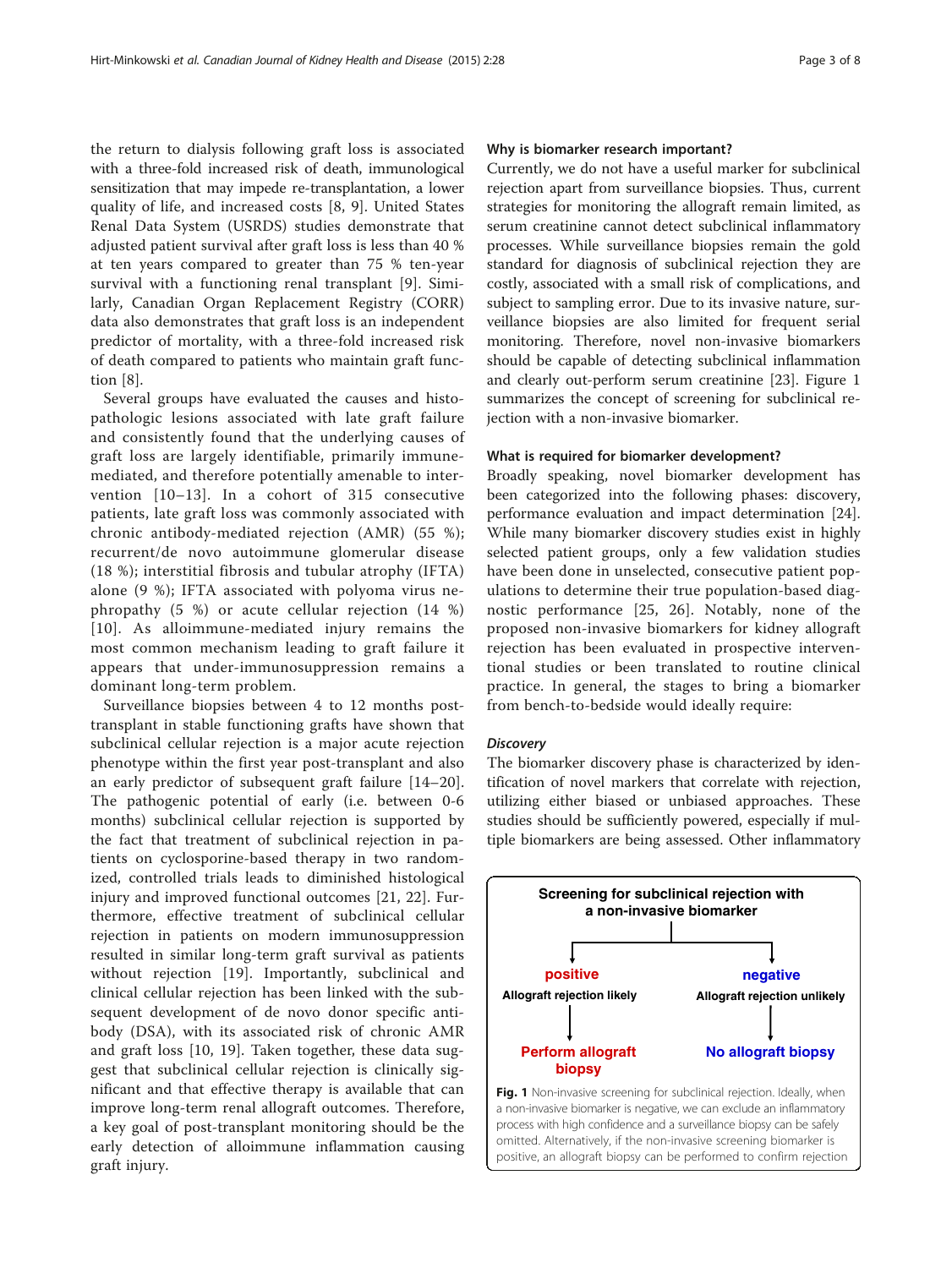states (e.g. BKV, CMV, GN, UTI) are typically evaluated to determine the biomarker's specificity for alloimmune inflammation. Finally, it is important that histology is available on all patients to prevent misclassification of cases. For example, controls should have concomitant normal histology to prevent misclassification of subclinical rejection.

#### Performance evaluation

Biomarkers need to be highly sensitive and specific, and this performance should be independently validated in separate cohorts. Large prospective, unselected consecutive cohorts are required to characterize true population-based diagnostic performance, and this has been performed by few transplant biomarker studies to date [\[25](#page-7-0), [26\]](#page-7-0). Finally, in order for novel biomarkers to be translated from bench-to-bedside, it should be measurable on high throughput, inexpensive, robust and reproducible assays, with accessible lab equipment that would be available in clinical laboratories and follow Good Laboratory Practice Guidelines.

#### Impact determination

For novel biomarkers to have clinical utility, it is necessary to demonstrate that its diagnostic performance exceeds current clinical monitoring standards, by detecting inflammation/injury prior to graft dysfunction. For example, novel biomarkers which correlate with clinical rejection on indication biopsies may be hypothesis-generating but do not provide additional information beyond serum creatinine/ proteinuria. Conversely, biomarkers which detect subclinical inflammation outperform serum creatinine/proteinuria by definition. Another important measure of clinical utility is the ability of a biomarker to correlate with response to therapy. Finally, to definitively characterize biomarker clinical utility it will be necessary to demonstrate that monitoring improves long-term renal allograft outcomes in a prospective, interventional trial. While some biomarkers meet all the preceding criteria for performance and clinical utility, there are no biomarkers that have been prospectively evaluated to determine their impact on allograft outcomes.

## Review

#### Biomarkers for cellular rejection

Multiple novel biomarkers have been evaluated for the non-invasive detection of cellular rejection, however most have not been evaluated for subclinical rejection (e.g. FOXP3, Tim-3, fractalkine) or are not elevated in subclinical rejection (e.g. granzyme B, serpin B9, CXCL11) [reviewed in detail, 23]. Indeed only urinary CXCL9, CXCL10, granzyme A mRNA and perforin mRNA have been demonstrated to increase prior to biopsy-proven acute clinical rejection (i.e. rejection detected by indication biopsies performed due to functional decline) and to

detect subclinical inflammation (i.e. inflammation detected by surveillance biopsies) [\[25](#page-7-0)–[29\]](#page-7-0). For the purposes of this review, we will strictly focus on biomarkers that have passed the discovery phase with some validation and evidence of impact determination, defined as the ability to detect subclinical rejection or increase prior to an episode of acute clinical rejection, as these biomarkers have the greatest potential for translation to clinical practice.

## Urinary-cell mRNA

Cytotoxic T lymphocytes (CTL) can cause cell death through various mechanisms. Specifically, CTL can release perforin, which perforates cell membranes, causing direct cell death during rejection [\[30](#page-7-0)]. CTL also release granzymes A and B, which cause cell death via caspasedependent and independent apoptosis [\[31](#page-7-0)]. In a biomarker discovery study with a highly selected patient population, Li et al. determined that urinary perforin and granzyme B mRNA were significantly elevated in patients with acute clinical rejection [[32](#page-7-0)], and these observations were subsequently replicated in independent cohorts [\[33, 34](#page-7-0)]. These findings were extended by van Ham et al. who showed that urinary granzyme A mRNA and perforin mRNA were both associated with subclinical inflammation, however these findings have yet to be confirmed in an independent cohort [[29\]](#page-7-0).

The Clinical Trials in Organ Transplantation (CTOT) is a series of multicentre NIH-sponsored clinical studies with an overarching objective to improve long-term renal allograft outcomes. In the CTOT-04 study, Suthanthiran and colleagues evaluated urinary-cell mRNA as potential noninvasive diagnostic markers for acute cellular rejection in a large prospective cohort of 485 patients [\[35\]](#page-7-0). Of the 83 % urinary samples with sufficient RNA to pass quality control, they evaluated CD3ε, perforin, granzyme B, proteinase inhibitor 9, CD103, CXCL10, CXCR3, TGF-β mRNA and 18S rRNA [\[35](#page-7-0)]. They demonstrated that urinary CD3ε, CXCL10, perforin and granzyme B mRNA were all elevated in acute cellular rejection [[35](#page-7-0)]. They subsequently developed a three-gene signature utilizing CD3ε mRNA, CXCL10 mRNA and18s rRNA (AUC 0.85) for detecting acute rejection and externally validated it in the CTOT-01 cohort [\[26, 35\]](#page-7-0).

While the three-gene signature increased prior to biopsy-proven acute rejection, it is unclear if it detects subclinical rejection as only 5/43 analyzable cases were available [[35](#page-7-0)]. Notably, only the Banff grade  $\geq$  IA acute rejection  $(n = 43)$  and no rejection  $(n = 163)$  groups were used to calculate the diagnostic performance (AUC 0.85) [[35](#page-7-0)]. Since the entire evaluable population  $(n = 244)$  was not included, this may be an artificially inflated AUC and conclusions cannot be made regarding its populationbased diagnostic performance [[36\]](#page-7-0). Indeed, the important question is whether or not any alloimmune or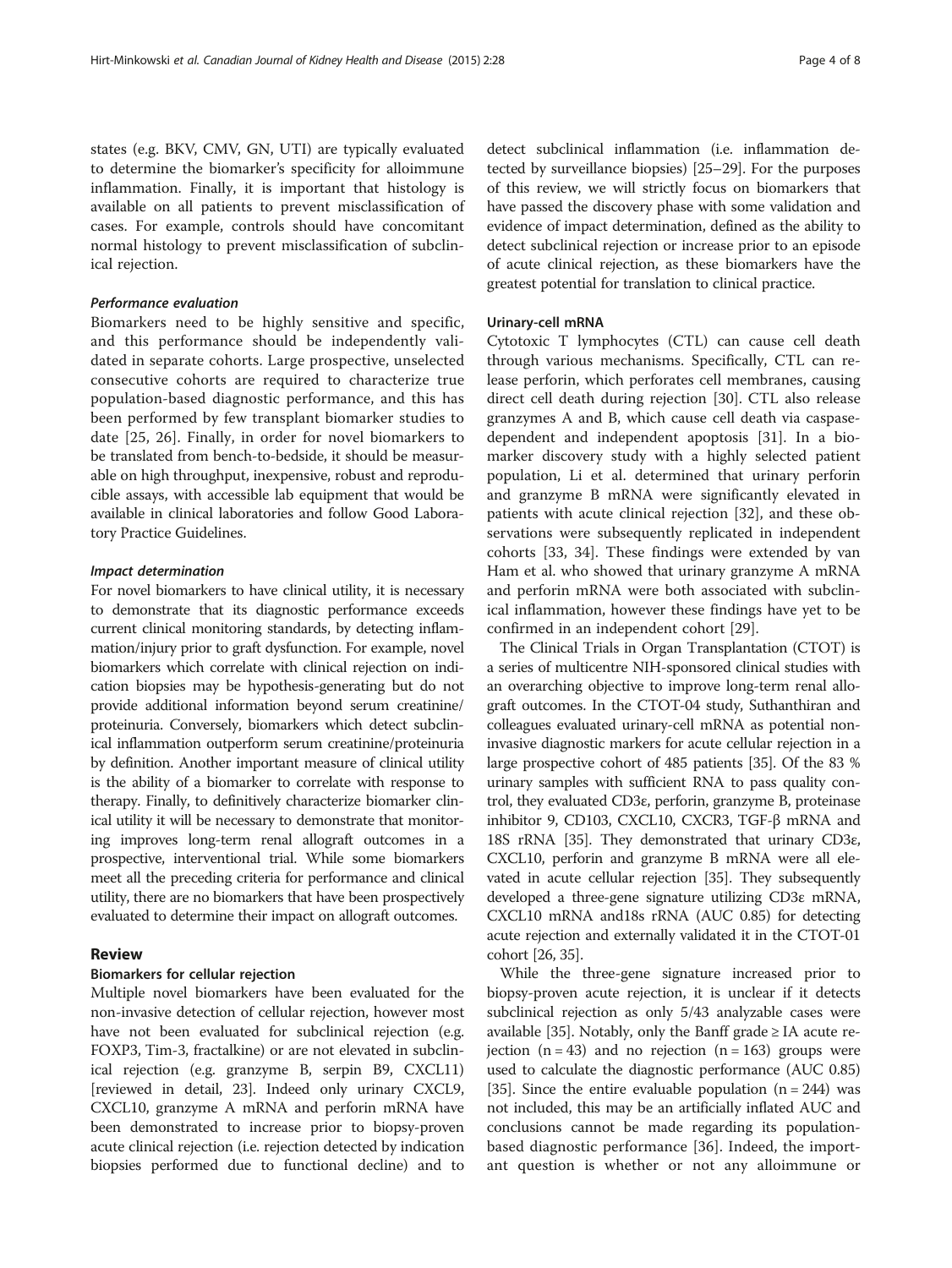autoimmune inflammation is present and not just Banff ≥ IA rejection. Interestingly, the CTOT-04 and CTOT-01 studies evaluated urinary granzyme B mRNA, even though van Ham et al. demonstrated that it was not elevated in subclinical rejection, whereas granzyme A mRNA was elevated [[29\]](#page-7-0). Finally, the limitations of extracting sufficient quality urinary mRNA for analysis (only 83% passed quality control in CTOT-04) is an inherent technical limitation to translating this assay from bench-to-bedside.

### Urinary CXCR3 chemokines

CXCR3 is a chemokine receptor that is expressed by activated T cells and natural killer cells and binds to CXCL9, CXCL10 and CXCL11 [[37](#page-7-0)]. The chemokines CXCL9 and CXCL10 can be secreted by infiltrating inflammatory cells, renal tubular and mesangial cells; they are also involved in leukocyte recruitment and mediating the CD4 Th1 response (e.g. up-regulation of proinflammatory cytokine production like IFN-gamma, IL-2 and TNF-alpha) [[38, 39](#page-7-0)]. In acute allograft rejection, CXCL9 and CXCL10 are highly expressed in infiltrating leukocytes and renal tubules, while CXCL9 expression is increased in the glomerulus [\[40](#page-7-0), [41](#page-7-0)].

## Urinary CXCL9

Urinary CXCL9 is significantly elevated in acute rejection [[26](#page-7-0), [27](#page-7-0), [42](#page-7-0)–[47\]](#page-7-0). Notably, urinary CXCL9 rises prior to an episode of biopsy-proven acute clinical rejection [\[26, 44](#page-7-0)] and decreases in response to therapy [[26](#page-7-0), [43](#page-7-0), [44](#page-7-0), [46](#page-7-0)]. Furthermore, urinary CXCL9 distinguishes subclinical tubulitis from normal and borderline histology (AUC 0.78), although these results have not yet been independently validated [\[27\]](#page-7-0).

CTOT-01 was a multicentre prospective observational study of 280 adult and pediatric renal transplant recipients [[26](#page-7-0)]. It was performed to validate multiple novel biomarkers using different methodologies: qPCR on urine sediment mRNA for CCR1, CCR5, CXCR3, CCL5, CXCL9, CXCL10, IL8, perforin and granzyme B; urine protein ELISA for CXCL9 and CXCL10; and SELDI TOF-MS for cleaved β2-microglobulin [[26](#page-7-0)]. Of all these biomarkers, only urinary CXCL9 and CXCL10 protein, as well as CXCL9 mRNA and granzyme B mRNA, were significant univariate predictors of clinical Banff  $\geq$  IA rejection [[26](#page-7-0)]. CXCL9 was the best discriminator for acute rejection, and inclusion of CXCL9 mRNA and granzyme B mRNA in a multivariate model with CXCL9 protein did not improve its overall performance [\[26\]](#page-7-0). Notably, CXCL9 diagnosed acute rejection with an AUC 0.86, rose up to 30 days prior to clinical rejection and had a strong negative predictive value (NPV) 0.92 [\[26\]](#page-7-0). Importantly, CTOT-01 also demonstrated that urinary CXCL9 has prognostic significance, with elevated levels at 6 months being associated with a subsequent decline in eGFR at 24-months [[26](#page-7-0)]. Finally,

urinary CXCL9 protein correlated with subclinical Banff "i" and "t" scores; however, insufficient cases of subclinical rejection  $(n = 8)$  were available to validate its diagnostic performance [[26](#page-7-0)].

CTOT-01 demonstrated that urinary CXCL9 had a similar diagnostic performance to CXCL10 (AUC 0.768, sensitivity 0.74, specificity 0.86, NPV 0.875) for detecting acute rejection, but they did not evaluate if these Cstatistics were significantly different [\[26](#page-7-0)]. These findings are similar to those of Schaub et al. who demonstrated that urinary CXCL9 (AUC 0.78) and CXCL10 (AUC 0.79) had virtually identical diagnostic performances for the detection of subclinical tubulitis [[27](#page-7-0)]. Finally, the combination of urinary CXCL9 and CXCL10 did not improve on the overall diagnostic performance [\[26\]](#page-7-0), likely since both chemokines activate the same CXCR3 receptor and track the same pathophysiological pathway. The diagnostic performances of urinary CXCR3 chemokine proteins in different studies are summarized in Table [1.](#page-5-0)

#### Urinary CXCL10

There is a significant body of evidence demonstrating that urinary CXCL10 is a sensitive marker for inflammation, and a number of groups have shown that urinary CXCL10 is associated with acute rejection [[25](#page-7-0)–[28, 35](#page-7-0), [40](#page-7-0)–[48](#page-7-0)]. Furthermore, the rise in urinary CXCL10 has been demonstrated to precede the rise in serum creatinine [[44](#page-7-0), [48](#page-7-0)]. Urinary CXCL10 is sufficiently sensitive to detect underlying inflammation associated with both borderline and subclinical tubulitis as well as clinical rejection [[25](#page-7-0), [27](#page-7-0), [28](#page-7-0), [45, 48\]](#page-7-0) and decreases after treatment of rejection [\[40, 43, 44, 46, 48\]](#page-7-0). Moreover, the persistence of elevated urinary CXCL10 has been associated with the early development of IFTA [[49](#page-7-0)] and decreased renal allograft function at 6 months [[48](#page-7-0)]. Elevated pre-transplant serum CXCL10 is also associated with decreased allograft survival [\[50](#page-7-0), [51](#page-7-0)].

We evaluated the diagnostic performance of urinary CXCL10 in a prospective, unselected adult renal transplant population of 213 patients, and validated that urinary CXCL10 detected both subclinical inflammation (AUC 0.69, sensitivity 0.61 and specificity 0.72) and clinical rejection (AUC 0.74, sensitivity 0.63 and specificity 0.80) [\[25\]](#page-7-0). Several points should be noted from this analysis. First, subclinical rejection was only detected by surveillance biopsy. By definition, serum creatinine and proteinuria have a sensitivity and specificity approaching 0 for subclinical inflammation. Second, the urinary CXCL10 AUC was calculated in the entire cohort to determine true population-based diagnostic performance. Indeed, the subclinical inflammation group included borderline tubulitis (t1) and isolated vascular compartment inflammation; these milder phenotypes most likely would have decreased our ability to detect a difference.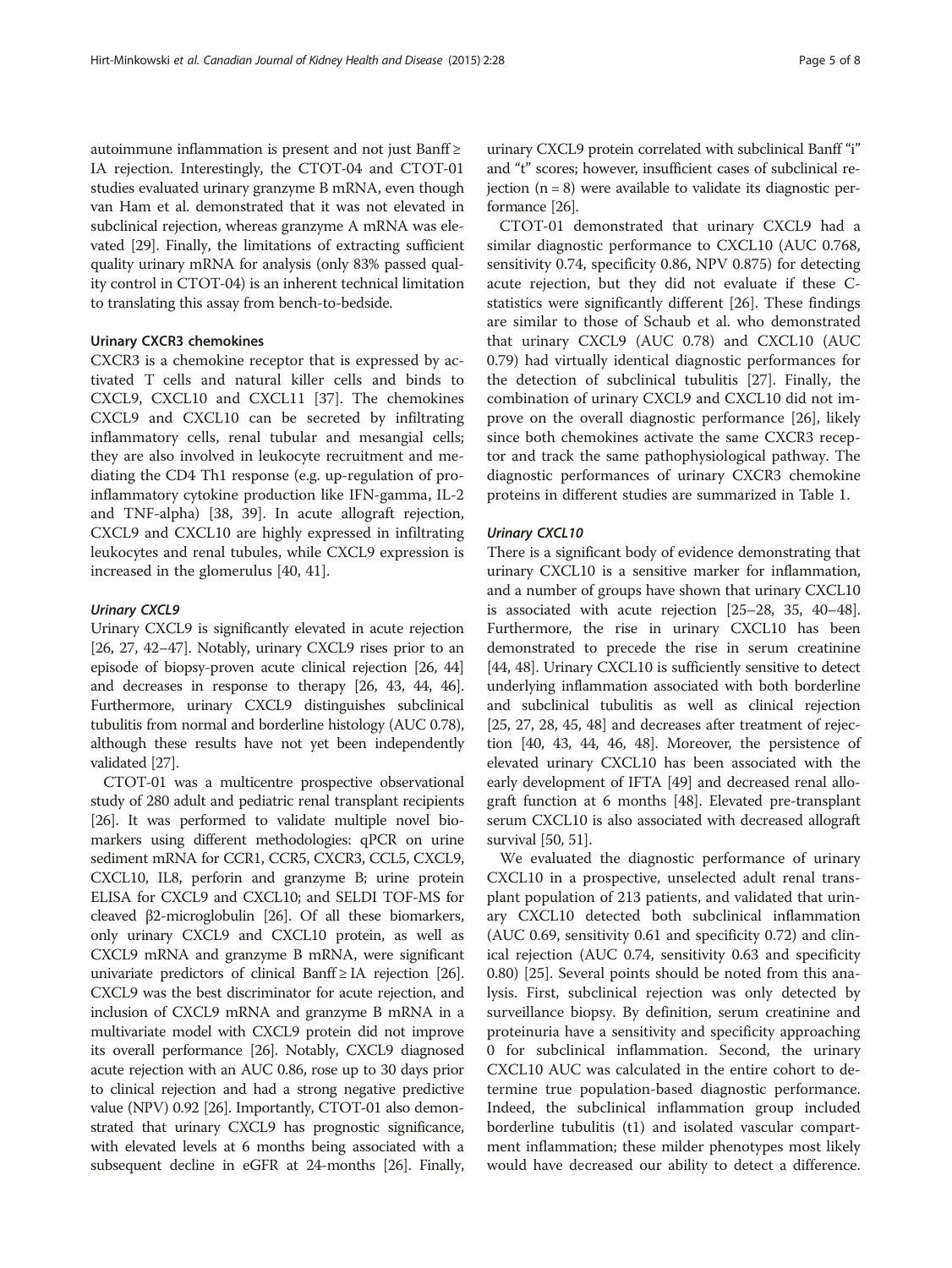| Biomarker |                            |                                   |                   | Acute cellular rejection 9 |             |             |     |                                                  | Subclinical rejection |             |     |
|-----------|----------------------------|-----------------------------------|-------------------|----------------------------|-------------|-------------|-----|--------------------------------------------------|-----------------------|-------------|-----|
| CXCL9     | Population                 | Study Design                      | $n^{a, b}$        | AUC                        | Sensitivity | Specificity | Ref | <b>AUC</b>                                       | Sensitivity           | Specificity | Ref |
|           | Multi-center <sup>c</sup>  | Prospective, observational cohort | 280               | 0.86                       | 0.87        | 0.82        | 26  | Subclinical group too small for AUC              |                       |             |     |
|           | Single center              | Prospective, observational cohort | 69                | <b>NR</b>                  | 0.93        | 0.89        | 44  | Subclinical group too small for AUC <sup>e</sup> |                       |             |     |
|           | Single center              | Case control                      | 125               | 0.87                       | 0.86        | 0.80        | 45  | Subclinical group too small for AUC              |                       |             |     |
|           | Two centers                | Case control                      | 88                |                            |             |             |     | 0.78                                             | 0.86                  | 0.64        | 27  |
|           | Single center              | Case control                      | 113               | 0.92                       | 0.85        | 0.90        | 42  |                                                  |                       |             |     |
|           | Single center              | Case control                      | 99                | <b>NR</b>                  | 0.80        | 0.94        | 43  |                                                  |                       |             |     |
|           | Single center              | Case control                      | 201               | 0.90                       | 0.84        | 0.83        | 46  |                                                  |                       |             |     |
|           | Single center <sup>†</sup> | Case control                      | 213               | 0.91                       | 0.90        | 0.84        | 47  |                                                  |                       |             |     |
| CXCL10    | Population                 | Study Design                      | n <sup>a, b</sup> | <b>AUC</b>                 | Sensitivity | Specificity | Ref | <b>AUC</b>                                       | Sensitivity           | Specificity | Ref |
|           | Multi-center <sup>c</sup>  | Prospective, observational cohort | 280               | 0.77                       | 0.74        | 0.86        | 26  | Subclinical group too small for AUC              |                       |             |     |
|           | Single center              | Prospective, observational cohort | 213               | 0.74                       | 0.63        | 0.80        | 25  | 0.69                                             | 0.61                  | 0.72        | 25  |
|           | Two centers                | Case control                      | 88                |                            |             |             |     | 0.79                                             | 0.68                  | 0.90        | 27  |
|           | Single center              | Case control                      | 91                | 0.84                       | 0.78        | 0.59        | 28  | 0.85                                             | 0.73                  | 0.73        | 28  |
|           | Single center <sup>d</sup> | Case control                      | 51                | 0.88                       | 0.77        | 0.60        | 52  | 0.81                                             | 0.59                  | 0.67        | 52  |
|           | Single center              | Case control                      | 54                |                            |             |             |     | 0.77e                                            | 0.62                  | 0.95        | 48  |
|           | Single center <sup>c</sup> | Case control                      | 125               | 0.83                       | 0.80        | 0.76        | 45  | Subclinical group too small for AUC              |                       |             |     |
|           | Single center              | Case control                      | 113               | 0.93                       | 0.89        | 0.81        | 42  |                                                  |                       |             |     |
|           | Single center              | Case control                      | 99                | <b>NR</b>                  | 0.86        | 0.91        | 43  |                                                  |                       |             |     |
|           | Single center              | Case control                      | 201               | 0.81                       | 0.65        | 0.97        | 46  |                                                  |                       |             |     |
|           | Single center <sup>†</sup> | Case control                      | 213               | 0.80                       | 0.70        | 0.76        | 47  |                                                  |                       |             |     |

<span id="page-5-0"></span>Table 1 Diagnostic performance of urinary CXCR3 chemokine proteins

<sup>a</sup> Numbers of patients (not urine numbers), some studies are confounded with repeated measures; <sup>b</sup> Numbers in the AUC analysis, not the overall study population; <sup>c</sup> Pediatric population included; <sup>d</sup> Pediatric population only; <sup>e</sup> Subclinical refers to the AUC 4-5 days prior to clinical rejection for these studies; <sup>f</sup> Rabant et al. performed a prospective observational study of patients with indication biopsies – the data reported here are for the TCMR sub-group analysis; <sup>9</sup> Rejection is scored by the Banff criteria, but the definitions used vary by study. NR not reported

Third, when only highly selected patient groups were compared, as done in CTOT-04, urinary CXCL10 had a significantly inflated AUC 0.90 (sensitivity 0.90, specificity 0.82,  $p = 0.006$ ) for distinguishing normal histology from clinical Banff  $\geq$  IA rejection. Finally, using urinary CXCL10 to determine who should undergo biopsy would have spared two-thirds of unnecessary surveillance biopsies, while capturing significant subclinical inflammation in the remaining biopsies [[25](#page-7-0)].

Taken together, these data suggest that urinary CXCL10 exceeds the current clinical standard (serum creatinine, proteinuria) for detecting alloimmune inflammation and that a chemokine-directed monitoring strategy could guide the rational use of surveillance biopsies. Urinary CXCL10 is also the only biomarker to be independently validated for detecting subclinical tubulitis in an unselected patient population [\[25](#page-7-0), [27, 28](#page-7-0)], although CXCL9's performance is very similar [\[27\]](#page-7-0). Furthermore urinary CXCL10 has been confirmed as a marker for subclinical tubulitis in pediatric renal transplant recipients [[52](#page-7-0)], whereas CXCL9 has only been evaluated in a small subset of pediatric patients [[26](#page-7-0), [45\]](#page-7-0). Finally, urinary CXCL10 and CXCL9 are simple, cost-effective ELISA-based assays and

therefore should be highly feasible for translating to clinical practice.

#### Conclusions

Non-invasive renal allograft monitoring could play an important role in guiding the rational use of surveillance biopsies, assist in the titration of immunosuppression and help follow response to therapy. The advent of large, multicentre prospective observational cohort studies has significantly advanced biomarker development by allowing for the adequately powered evaluation of multiple biomarkers; this has narrowed an extensive list of novel markers identified in the "discovery" phase to a few key candidates. The utility of this cannot be understated, since biomarker discovery is frequently hampered with high false discovery rates; even if positive associations are demonstrated, it does not mean a biomarker will have a strong diagnostic performance.

So what lessons about biomarker development can be learned from these studies? It is clear that urinary CXCR3 chemokines can detect subclinical cellular rejection (outperform serum creatinine and proteinuria); rise prior to acute clinical rejection; decrease in response to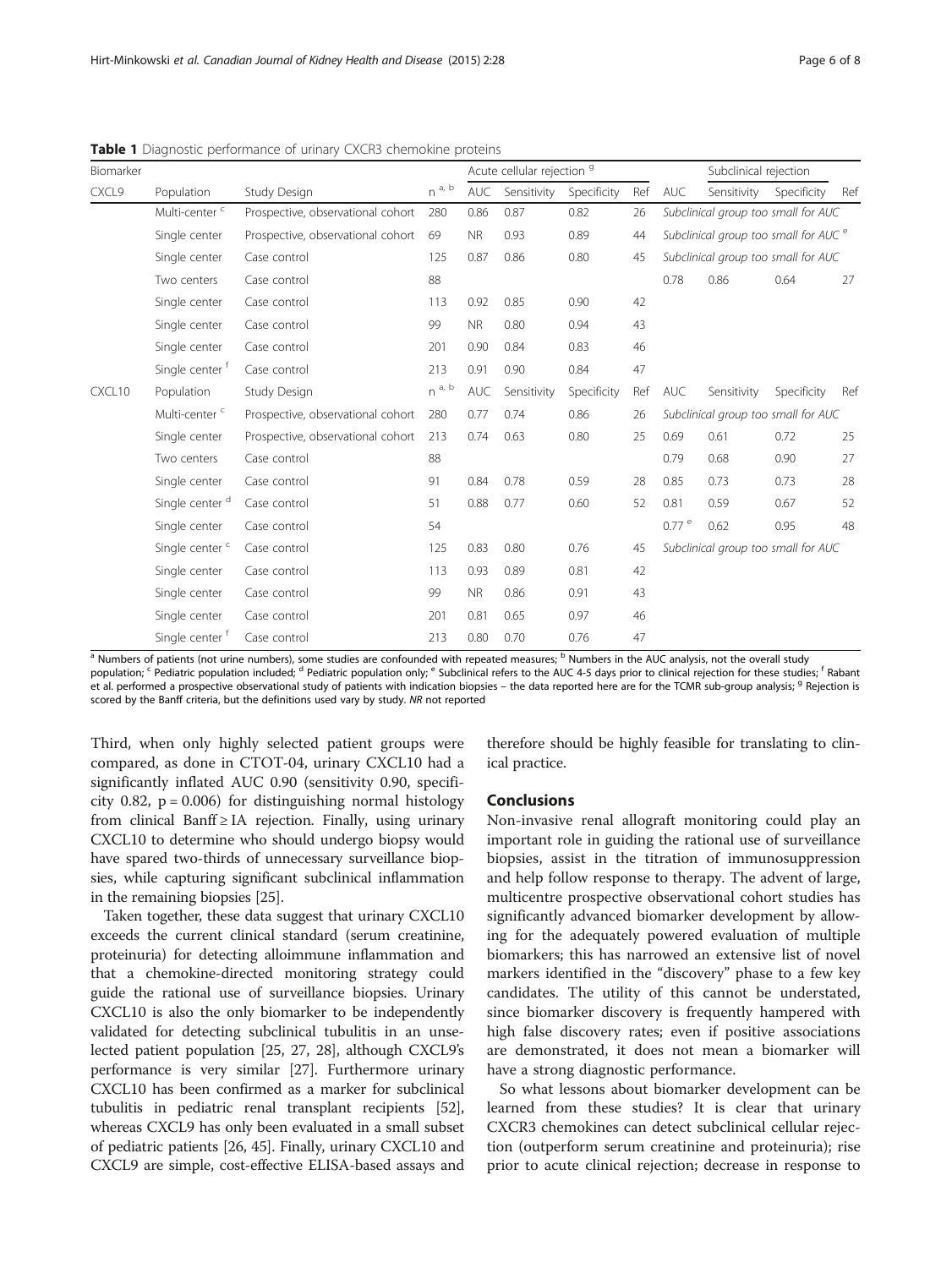<span id="page-6-0"></span>therapy; have long-term prognostic significance; and these findings have been independently validated in several cohorts. Therefore, one question that arises is: what level of evidence should be considered acceptable for the evaluation of novel biomarker performance? Perhaps going forward, biomarker diagnostic performance should be evaluated in combination and against CXCR3 chemokines, instead of versus clinical measures alone.

While it might not be feasible, an ideal biomarker(s) would provide 100 % sensitivity with 100 % specificity. Therefore, another question that arises is how can biomarker discovery experiments be optimized to identify markers that improve on the overall performance of CXCR3 chemokines? All biomarker discovery research to date has been performed by simply comparing rejection versus control patients, with different variations on how these are defined. Instead of this general nonspecific approach, perhaps targeted comparison of acute rejection patients with a false negative urinary CXCL9/ CXCL10 reading should be compared to control patients. This may increase the potential yield for identifying additional combination marker(s) that improve on the overall diagnostic performance of CXCR3 chemokines alone.

Ultimately, it is critical that prospective, interventional trials be performed to determine if chemokine-based monitoring strategies improve clinically meaningful, long-term renal allograft outcomes for patients; and this last step is necessary to translate novel biomarkers from the bench-tobedside. These data would help inform decision-making on the rational use of urinary chemokines and help determine what cut-offs should be utilized. Indeed, should a cut-off be set for higher sensitivity versus specificity? How much potential subclinical pathology is considered acceptable to miss? The risks, costs and workload of surveillance biopsies need to be balanced against the clinical consequences of untreated subclinical rejection, so more data is urgently needed. Therefore, prospective interventional chemokinebased monitoring trials should be undertaken to inform both the clinical utility and implementation of novel, noninvasive renal allograft surveillance.

#### What are the key messages?

- Current non-invasive monitoring strategies are limited as serum creatinine cannot detect subclinical pathologies.
- Surveillance biopsies are not useful for frequent monitoring, due to their invasive nature.
- Ideally, a biomarker should be sensitive, specific and outperform current clinical monitoring standards.
- Robust validation studies in unselected, consecutive patient populations are essential to determine the true population-based diagnostic performance.

 Prospective interventional trials are urgently needed to evaluate the clinical efficacy of chemokine-based monitoring strategies.

#### Abbreviations

AMR: Antibody-mediated rejection; AUC: Area under the curve receiver operating characteristic; BKV: Polyomva virus; CCL5: Chemokine (C-C motif) ligand 5, also known as RANTES; CCR1: C-C chemokine receptor type 1; CCR5: C-C chemokine receptor type 5; CD103: Cluster of differentiation 103; CD3ε: T-cell surface glycoprotein CD3 epsilon chain; CD4: Cluster of differentiation 4; CMV: Cytomegalovirus; CORR: Canadian Organ Replacement Registry; CTL: Cytotoxic T lymphocytes; CTOT: Clinical Trials in Organ Transplantation; CXCL9: C-X-C motif chemokine 10, also known as Mig; CXCL10: C-X-C motif chemokine 10, also known as IP10; CXCL11: C-X-C motif chemokine 11, also known as ITAC; CXCR3: Chemokine (C-X-C motif) receptor 3, also known as G protein-coupled receptor 9 (GPR9) and CD183; DSA: Donor specific antibody; ELISA: Enzyme-linked immunosorbent assay; FOXP3: Forkhead box P3; GN: Glomerulonephritis; IFTA: Interstitial fibrosis and tubular atrophy; IL8: Interleukin 8; mRNA: Messenger RNA; NPV: Negative predictive value; rRNA: Ribosomal RNA; qPCR: Quantitative polymerase chain reaction; SELDI TOF-MS: Surface enhanced laser desorption ionization timeof-flight mass spectrometry; TGFβ: Transforming growth factor β; Th1: T helper type 1; Tim3: T-cell immunoglobulin domain and mucin domain-3; USRDS: United States Renal Data System; UTI: Urinary tract infection.

#### Competing interests

The authors declare that they have no competing interests.

#### Authors' contributions

PHM, SDS and JH performed the literature review, wrote and approved the final manuscript.

#### Acknowledgements

This manuscript was made possible by operating support from the Canadian Institutes of Health Research (JH) and salary support from the Manitoba Medical Services Foundation (MMSF) Dr FW Du Val Clinical Research Professorship (JH). PMH has salary support from the Else Kröner-Fresenius-Stiftung as well as from the Gottfried und Julia Bangerter-Rhyner-Stiftung. SADS is the recipient of a KRESCENT New Investigator Award from Kidney Foundation of Canada, Canadian Institutes of Health Research and Fonds de Recherche du Québec - Santé. The authors would also like to thank Evelyn Roloff, for her assistance with preparation of the manuscript.

#### Author details

<sup>1</sup>Clinic for Transplant Immunology and Nephrology, University Hospital Basel, Petersgraben 4, 4031 Basel, Switzerland. <sup>2</sup>Transplantation Unit, Renal Division Department of Medicine, CHU de Québec – L'Hôtel-Dieu, Faculty of Medicine, Laval University, 11 Côte du Palais, Québec, QC G1R 2J6, Canada. <sup>3</sup>Internal Medicine & Immunology, Sections of Nephrology & Biomedical Proteomics, University of Manitoba, GE421C Health Sciences Centre, 820 Sherbrook Street, Winnipeg, MB R3A 1R9, Canada. <sup>4</sup>Manitoba Centre for Proteomics and Systems Biology, Health Sciences Centre, Winnipeg, MB, Canada. <sup>5</sup>Department of Immunology, University of Manitoba, Winnipeg, MB Canada.

#### Received: 2 February 2015 Accepted: 2 July 2015 Published online: 18 August 2015

#### References

- 1. Kirk AD. Clinical tolerance 2008. Transplantation. 2009;87:953–5.
- 2. Kirk AD, Mannon RB, Swanson SJ, Hale DA. Strategies for minimizing immunosuppression in kidney transplantation. Transpl Int. 2005;18:2–14.
- 3. Stegall MD, Park WD, Dean PG, Cosio FG. Improving long-term renal allograft survival via a road less traveled by. Am J Transplant. 2011;11:1382–7.
- 4. Tantravahi J, Womer KL, Kaplan B. Why hasn't eliminating acute rejection improved graft survival? Annu Rev Med. 2007;58:369–85.
- 5. Stegall MD, Park WD, Larson TS, Gloor JM, Cornell LD, Sethi S, et al. The histology of solitary renal allografts at 1 and 5 years after transplantation. Am J Transplant. 2011;11:698–707.